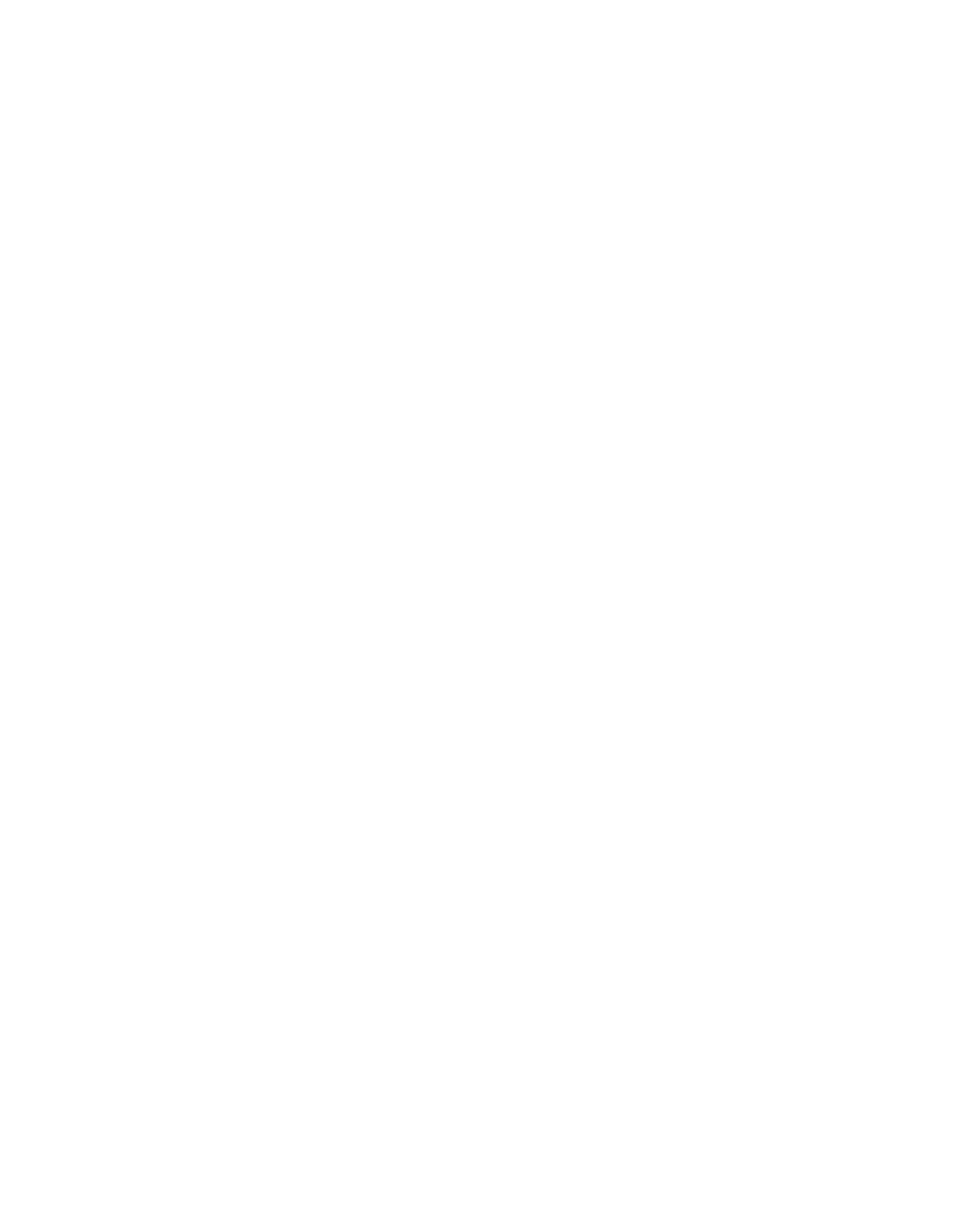## **In the case of Gavović v. Serbia,**

The European Court of Human Rights (Third Section), sitting as a Committee composed of:

 JánŠikuta, *President,*  DragoljubPopović, Iulia AntoanellaMotoc, *judges,* and MarialenaTsirli, *Deputy Section Registrar,*

Having deliberated in private on 3 February 2015, Delivers the following judgment, which was adopted on that date:

# **PROCEDURE**

1. The case originated in an application (no. 13339/11) against the Republic of Serbia lodged with the Court under Article 34 of the Convention for the Protection of Human Rights and Fundamental Freedoms ("the Convention") by Serbian national, MrMilovanGavović ("the applicant"), on 30 December 2010.

2. The applicant was represented by MsR.Garibović, a lawyer practising in Novi Pazar. The Serbian Government ("the Government") were represented by their Agent, MsV. Rodić.

3. On 20 December 2012 the application was communicated to the Government.

# THE FACTS

# I. THE CIRCUMSTANCES OF THE CASE

# **A. Introduction**

4. The applicant was born in 1963 and lives in Čajetina.

5. He was employed by *Raketa-Putnički Saobraćaj AD*, a company based in Užice (hereinafter "the debtor").

## **B. Civil proceedings brought by the applicant**

6. Since the debtor had failed to fulfil its obligations toward its employees, the applicant brought a civil claim, seeking payment of salary arrears and various social security contributions.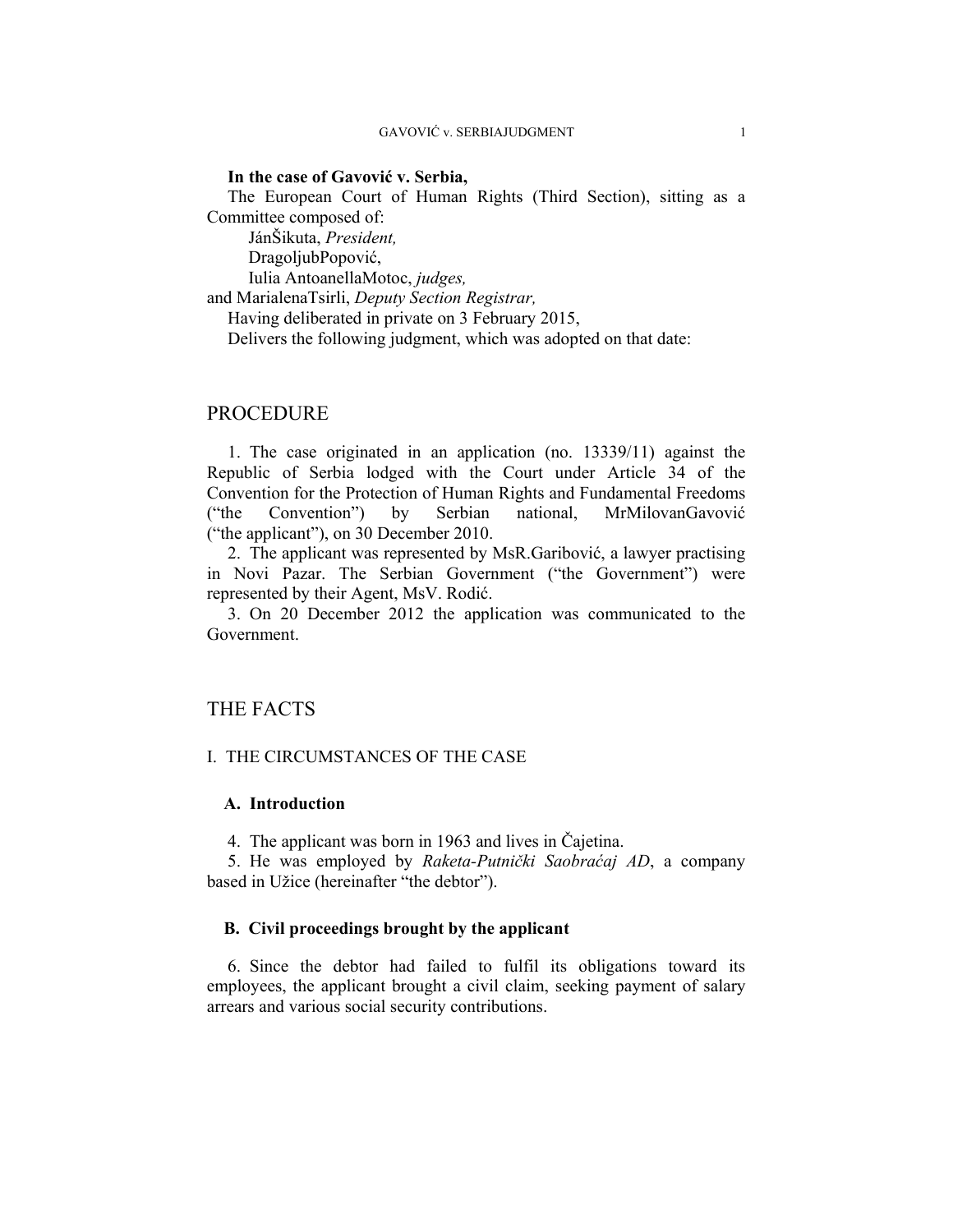7. On 10 July 2007 the Municipal Court (*Opštinski sud*) in Užice rendered a decision ordering the debtor to pay him certain sum. On 7 September 2007 this decision became final.

8. Due to the debtor's failure to fulfil its obligations from this decision, the applicant submitted an enforcement request. On 17 March 2009 the Municipal Court (*Opštinski sud*) in Požega issued an enforcement order to that effect.

# **C. Insolvency proceedings**

9. On 12 July 2010 the Commercial Court (*Privredni sud*) inUžice opened insolvency proceedings in respect of the debtor. As a result, all of the ongoing enforcement proceedings against the debtor were terminated.

10. The applicant duly reported his claim based on the above-mentioned court decision to the insolvency administration.

11. On 8 June 2011 the court accepted the applicant's claim.

12. On 31 July 2014 the applicant's representative informed the Court that the decision at issue had been partially enforced in the insolvency proceedings.

13. The insolvency proceedings in respect of the debtor are still ongoing.

### **D. The debtor's status**

14. The debtor, which operated as a socially-owned company, was privatised on 27 December 2002.

15. On 17 July 2007 the privatisation was annulled because the buyer in question had failed to fulfil his contractual obligations.

16. Following the annulment of the debtor's privatisation the State owned 58.18% of shares in the company.

17. On 11 December 2008 the State sold its shares to a private company.

# II. RELEVANT DOMESTIC LAW AND PRACTICE

18. The relevant domestic law concerning the status of socially-owned companies, enforcement and insolvency proceedings is outlined in the cases of *R. Kačapor and Others v. Serbia*, nos. 2269/06 *et al*., §§ 57-64 and §§ 71-76, 15 January 2008 and *Jovičić and Others v. Serbia* (dec.), no. 37270/11, §§ 88-93, 15 October 2013. Furthermore, the case-law of the Constitutional Court in respect of socially-owned companies, together with the relevant provisions concerning constitutional appeals and the privatisation of socially-owned companies, are outlined in the admissibility decision in *Marinković v. Serbia* (dec.), no. 5353/11, §§ 26-29 and§§ 31-44, 29 January 2013; and the judgment in *Marinković v. Serbia*, no. 5353/11, §§ 29-32, 22 October 2013.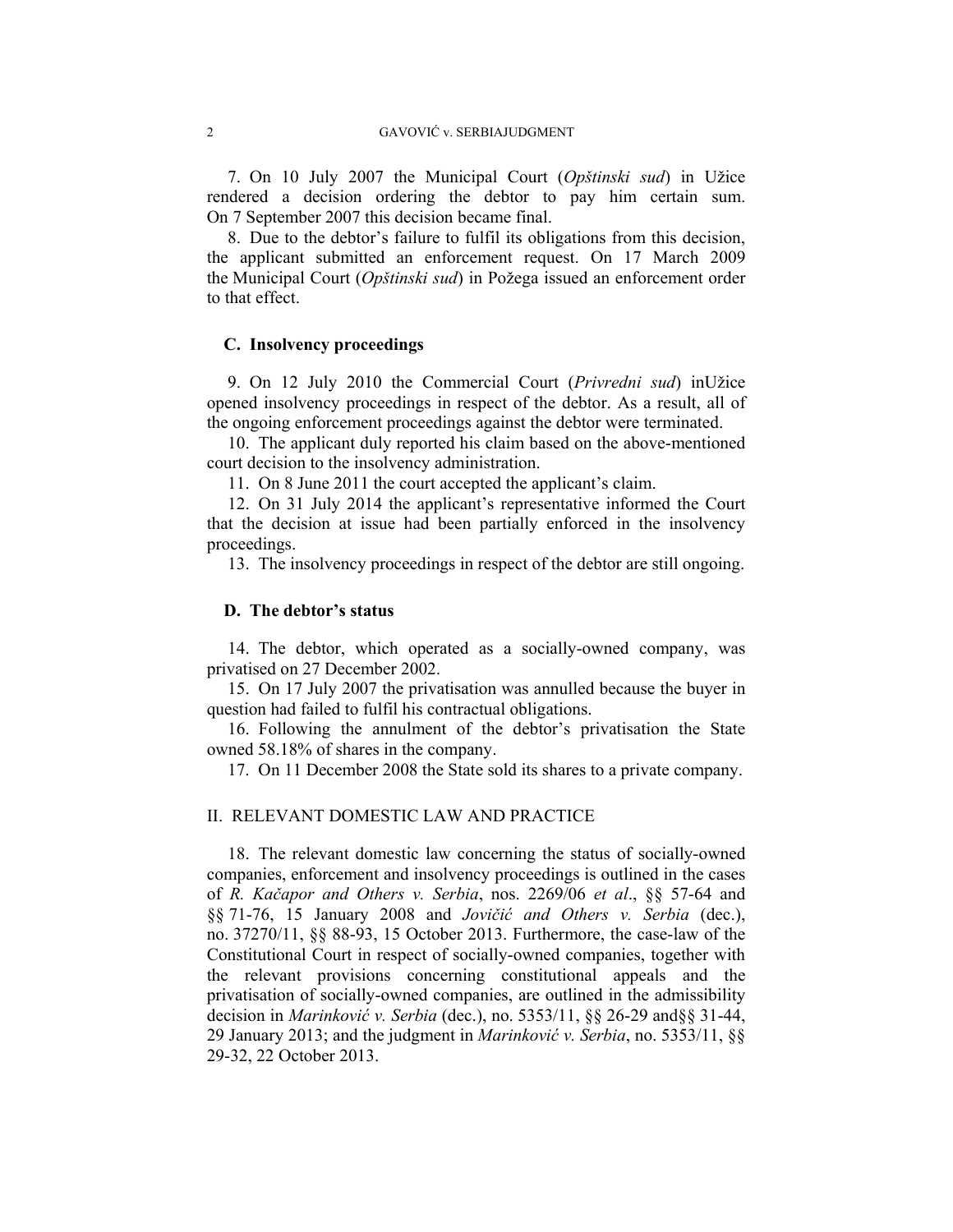# THE LAW

# I. ALLEGED VIOLATION OF ARTICLES 6 AND 13 OF THE CONVENTION AND ARTICLE 1 OF PROTOCOL No. 1 TO THE **CONVENTION**

19. The applicant complained of the respondent State's failure to enforce a final court decision rendered in his favour against the debtor and of the lack of an effective remedy in that connection. The relevant provisions of Articles 6 § 1 and 13 of the Convention, as well as Article 1 of Protocol No. 1 read as follows:

#### **Article 6 § 1**

"In the determination of his civil rights and obligations ..., everyone is entitled to a fair and public hearing within a reasonable time by an independent and impartial tribunal established by law."

#### **Article 1 of Protocol No. 1**

"Every natural or legal person is entitled to the peaceful enjoyment of his possessions. No one shall be deprived of his possessions except in the public interest and subject to the conditions provided for by law and by the general principles of international law.

The preceding provisions shall not, however, in any way impair the right of a State to enforce such laws as it deems necessary to control the use of property in accordance with the general interest or to secure the payment of taxes or other contributions or penalties."

#### **Article 13**

"Everyone whose rights and freedoms as set forth in [the] Convention are violated shall have an effective remedy before a national authority notwithstanding that the violation has been committed by persons acting in an official capacity."

### **A. Admissibility**

20. The Government argued that the application was incompatible *ratione personae* with the provisions of the Convention and/or that it was inadmissible on non-exhaustion grounds.

21. The Court recalls that it has already considered similar arguments and rejected them (see, for example, the judgments in *R. Kačapor and Others*, § 114 and *Marinković*, § 39, both cited above; andthe decisions in *Marinković*, § 59 and *Jovičić and Others*, § 102, both cited above). It sees no reason to depart from this approach in the present case. Therefore, the Court decides to reject the Government's admissibility objections.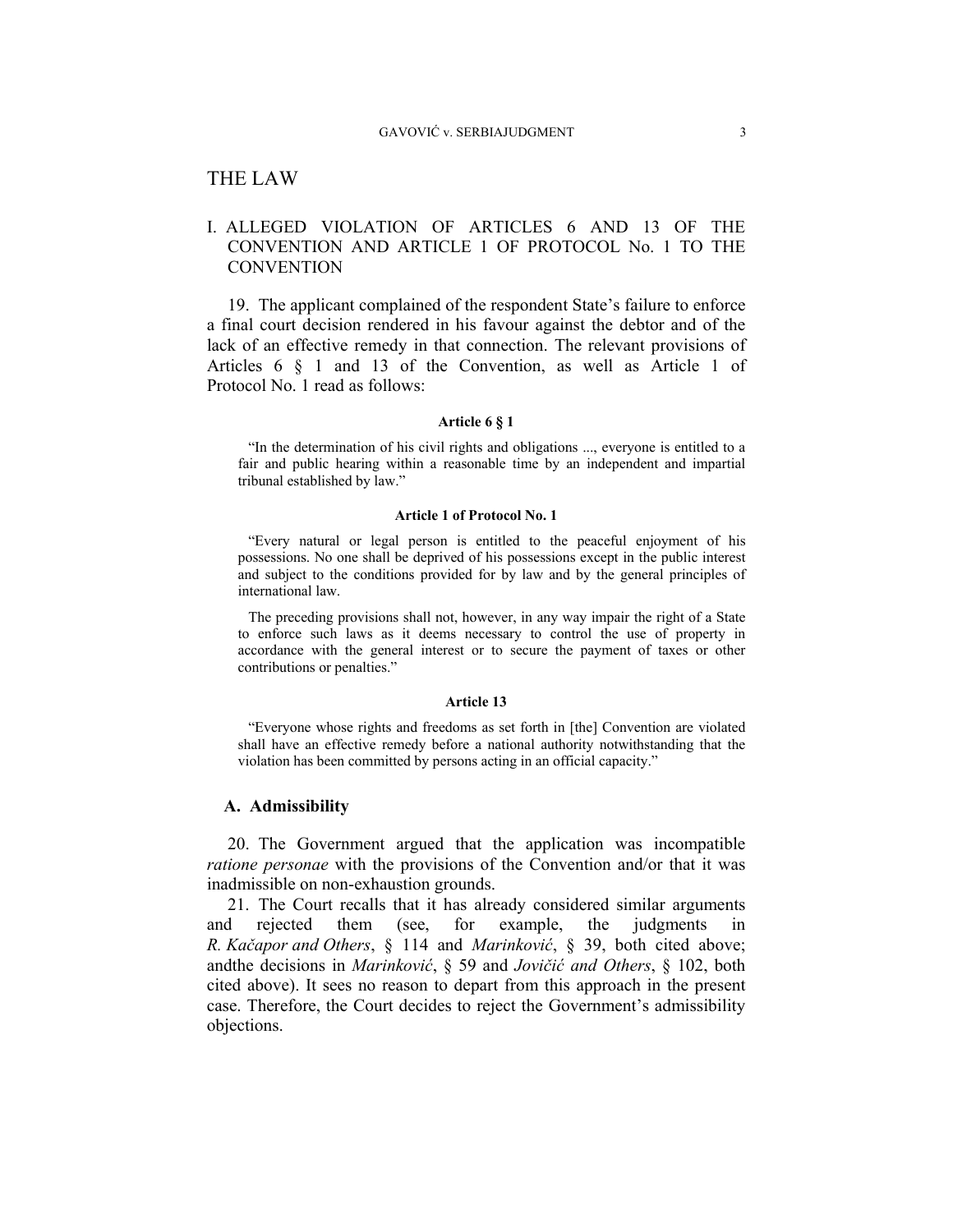22. As the application is neither manifestly ill-founded within the meaning of Article 35  $\S$  3 (a) of the Convention nor inadmissible on any other grounds, it must be declared admissible.

### **B. Merits**

23. The Court notes that the final court decision rendered in the applicant's favour remains unenforced to the present date.

24. The Court observes that it has frequently found violations of Article 6 of the Convention and/or Article 1 of Protocol No. 1 to the Convention in cases raising issues similar to those raised in the present case (see *R. Kačapor and Others*, cited above, §§ 115-116 and § 120; *Marčić and Others v. Serbia,* no. 17556/05, § 60, 30 October 2007*; Crnišanin and Others v. Serbia,* nos. 35835/05, 43548/05, 43569/05 and 36986/06, §§ 123-124 and §§ 133-134, 13 January 2009*; Rašković and Milunović v. Serbia,* nos. 1789/07 and 28058/07, § 74 and § 79, 31 May 2011*;* and *Adamović v. Serbia*, no. 41703/06, § 41, 2 October 2012).

25. Having examined all the material submitted to it, the Court considers that the Government have not put forward any fact or convincing argument capable of persuading it to reach a different conclusion in the present case. There has, accordingly, been a violation of Article 6  $\S$  1 of the Convention and Article 1 of Protocol No. 1.

26. Having reached this conclusion, the Court does not find it necessary to examine essentially the same complaint under Article 13 of the Convention (see *mutatis mutandis*, *Kin-Stib and Majkić v. Serbia*, no. 12312/05, § 90, 20 April 2010).

# II. APPLICATION OF ARTICLE 41 OF THE CONVENTION

27. Article 41 of the Convention provides:

"If the Court finds that there has been a violation of the Convention or the Protocols thereto, and if the internal law of the High Contracting Party concerned allows only partial reparation to be made, the Court shall, if necessary, afford just satisfaction to the injured party."

#### **A. Damage, costs and expenses**

28. The applicant requested that the State be ordered to pay, from its own funds, the sum awarded by the final court decision rendered in his favour,as well as the costs of the enforcement proceedings, plus 2,500 euros (EUR) in respect of non-pecuniary damage.

29. The Government considered the claims excessive and unjustified.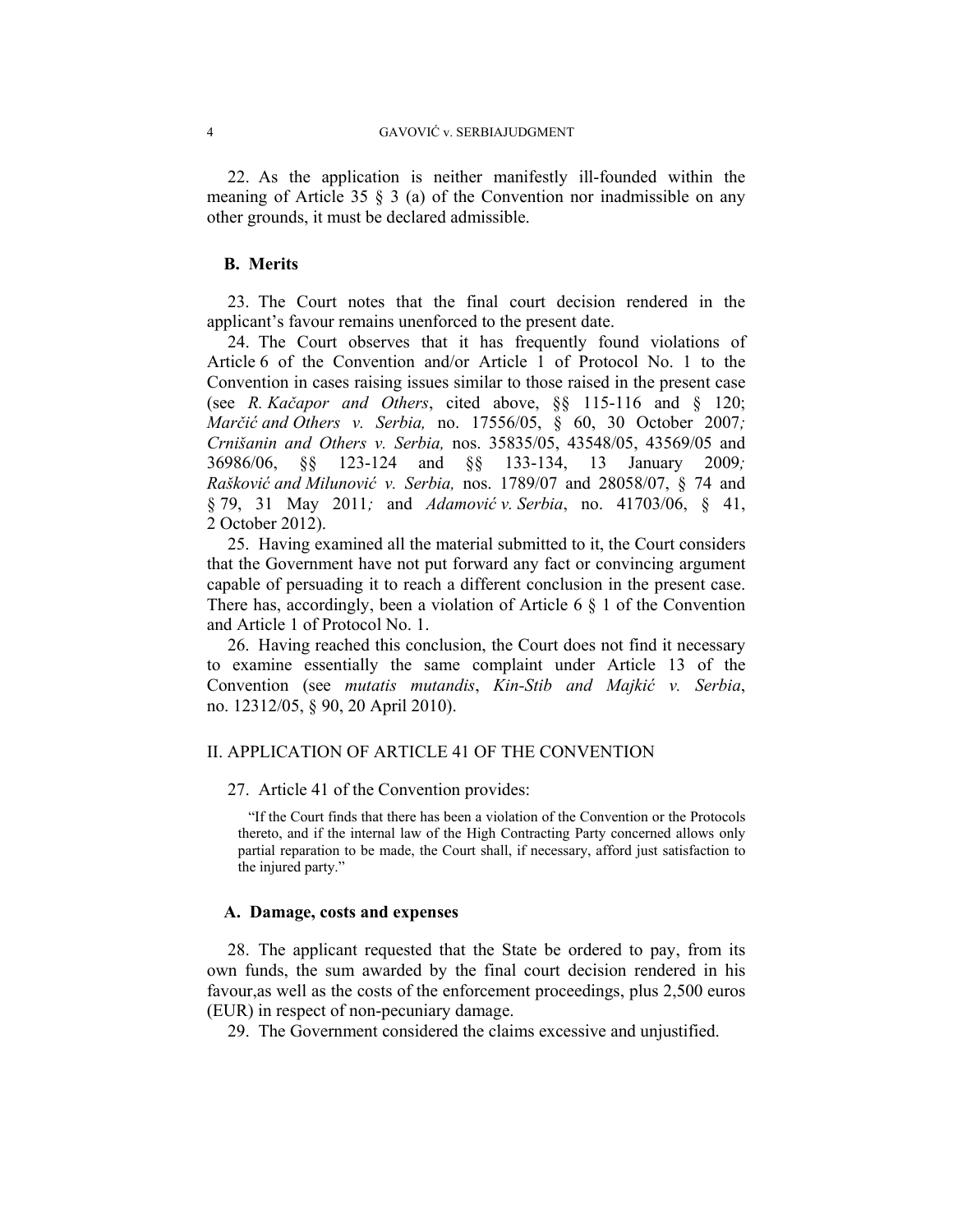30. Having regard to the violations found in the present case and its own case-law (*R. Kačapor and Others,* §§ 123-26, and *Crnišanin and Others*, § 139, both cited above), the Court finds that the Government should pay the applicant the sum awarded in the court decision of 10 July 2007, less any amount which may have already been paid in this regard.

31. As regards non-pecuniary damage, the Court considers that the applicant sustained some non-pecuniary loss arising from the breaches of the Convention found in this case. The particular amount claimed, however, is excessive. Making its assessment on an equitable basis, as required by Article 41 of the Convention, the Court considers it reasonable to award the applicant EUR 2,000 to cover any non-pecuniary damage, as well as costs and expenses (see *Stošić v. Serbia*, no. 64931/10, §§ 66 and 67, 1 October 2013).

## **B. Default interest**

32. The Court considers it appropriate that the default interest rate should be based on the marginal lending rate of the European Central Bank, to which should be added three percentage points.

# FOR THESE REASONS, THE COURT, UNANIMOUSLY,

1.*Declares*the application admissible;

- 2. *Holds* that there has been a violation of Article 6 of the Convention and of Article 1 of Protocol No. 1 to the Convention;
- 3. *Holds* that there is no need to examine the complaint under Article 13 of the Convention;
- 4. *Holds*

(a) that the respondent State is to pay the applicant, within three months, the sum awarded in the final domestic judgmentof 10 July 2007 rendered in his favour, as well as the established costs of the enforcement proceedings, less any amounts which may have already been paid on this basis;

(b) that the respondent State is to pay the applicant, within the same period, EUR 2,000 (two thousand euros) in respect of non-pecuniary damage, costs and expenses, plus any tax that may be chargeable on this amount, which is to be converted into the currency of the respondent State at the rate applicable at the date of settlement;